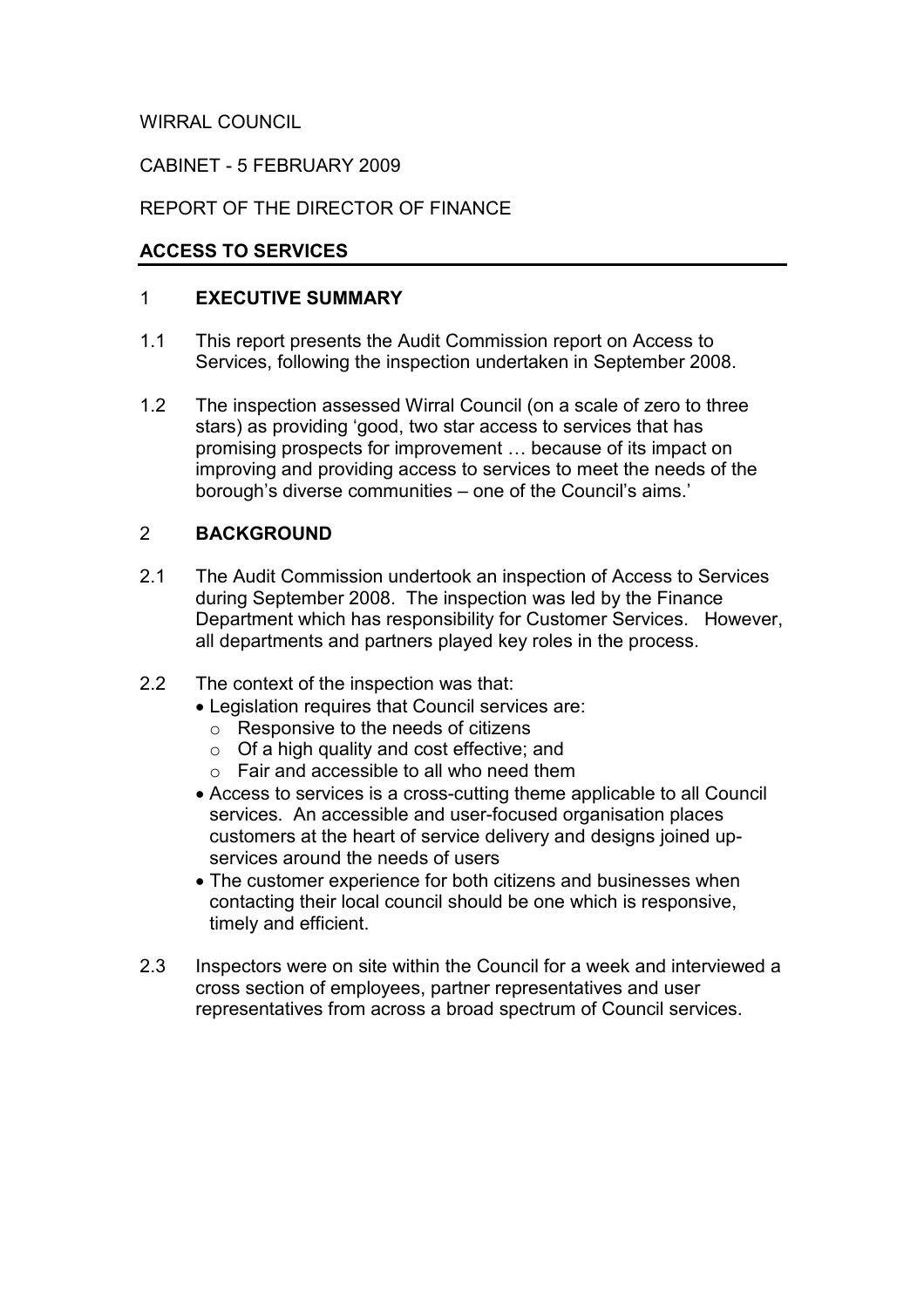## 3 INSPECTION FINDINGS

- 3.1 The report, published on 8 January 2009, is appended, and is summarised below.
- 3.1.1 Wirral Council provides good access to services that are responsive and are based on an understanding of users' needs. It has an extensive network of one stop shops where users can receive face to face advice on public services. Partnership working with other agencies is strong and enables local people to access services at a single point of contact.
- 3.1.2. The inspectors found that the Council demonstrated strengths including:
	- responsive services that address specific community needs
	- a range of ways in which users can access services according to their individual preferences
	- good engagement with local people to inform how services are delivered
	- good use of partnerships to provide access to public services that are helping to improve the quality of life for local people.
- 3.1.3. However, the inspectors found weaknesses including:
	- telephone contact with the Council is generally limited to office hours with no evening or weekend service, except for emergencies
	- the number of abandoned enquiries to the Call Centre is high
	- not all public buildings are accessible to, and suitable for, people with a disability.
- 3.1.4. To help the Council improve, inspectors recommended the Council should:
	- review the means of access across all services
	- strengthen the approach to accessibility and user-focus within its performance management arrangements.
	- consolidate existing plans for improving access within an overall strategy.
- 3.2 The Council is keen to address the issues identified by the Audit Commission as follows:
	- 1. Telephone contact with the Council is generally limited to office hours with no evening or weekend service except for emergencies.

 The Council offers extended hours already in a number of key service areas such as Revenues and Benefits (8.00 – 6.30 and Saturday mornings) and it is planned during 2009 to extend opening hours across more services where this will be of value to service users.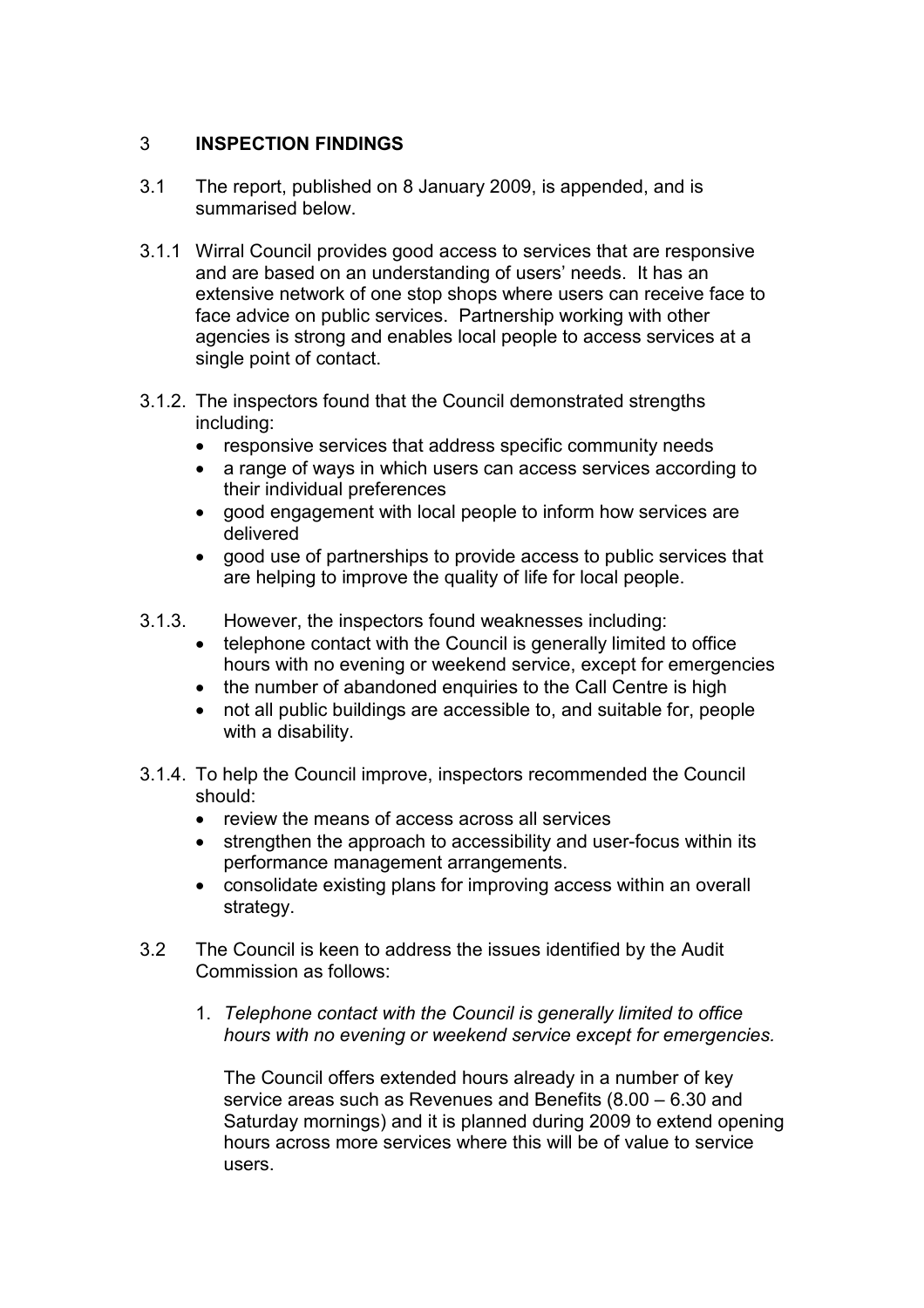2. The number of abandoned enquiries to the Call Centre is high.

 General call abandonment levels at the Call Centre have been low and within the national parameters for local authority call centres. The Audit Commission highlighted a specific area, Streetscene, which since their visit has been addressed by improved systems and processes as well as increased staffing.

 3. Not all public buildings are accessible to, and suitable for, people with a disability.

 This was acknowledged by the Authority and is one of the issues to be addressed as part of the Strategic Asset Review.

- 3.3 The issue of access to services is an intrinsic part of the Council Change Programme approved by Cabinet on 10 December 2008. Officers are considering how best to manage the programme and ensure integration of individual projects through the Corporate Improvement Group.
- 3.4. The Audit Commission assessment of the provision of two star Access to Services with promising prospects for improvement has not been exceeded by any top tier local authority.

# 4. FINANCIAL AND STAFFING IMPLICATIONS

4.1. There are none arising directly from this report.

# 5. LOCAL MEMBER SUPPORT IMPLICATIONS

5.1. There are none arising directly from this report.

#### 6. LOCAL AGENDA 21 IMPLICATIONS

6.1. There are none arising directly from this report.

#### 7. PLANNING IMPLICATIONS

7.1. There are none arising directly from this report.

#### 8. EQUAL OPPORTUNITIES IMPLICATIONS

8.1. The Council, through its Customer Access Strategy, is committed to ensure that all customers can access services with ease.

### 9. COMMUNITY SAFETY IMPLICATIONS

9.1. There are none arising directly from this report.